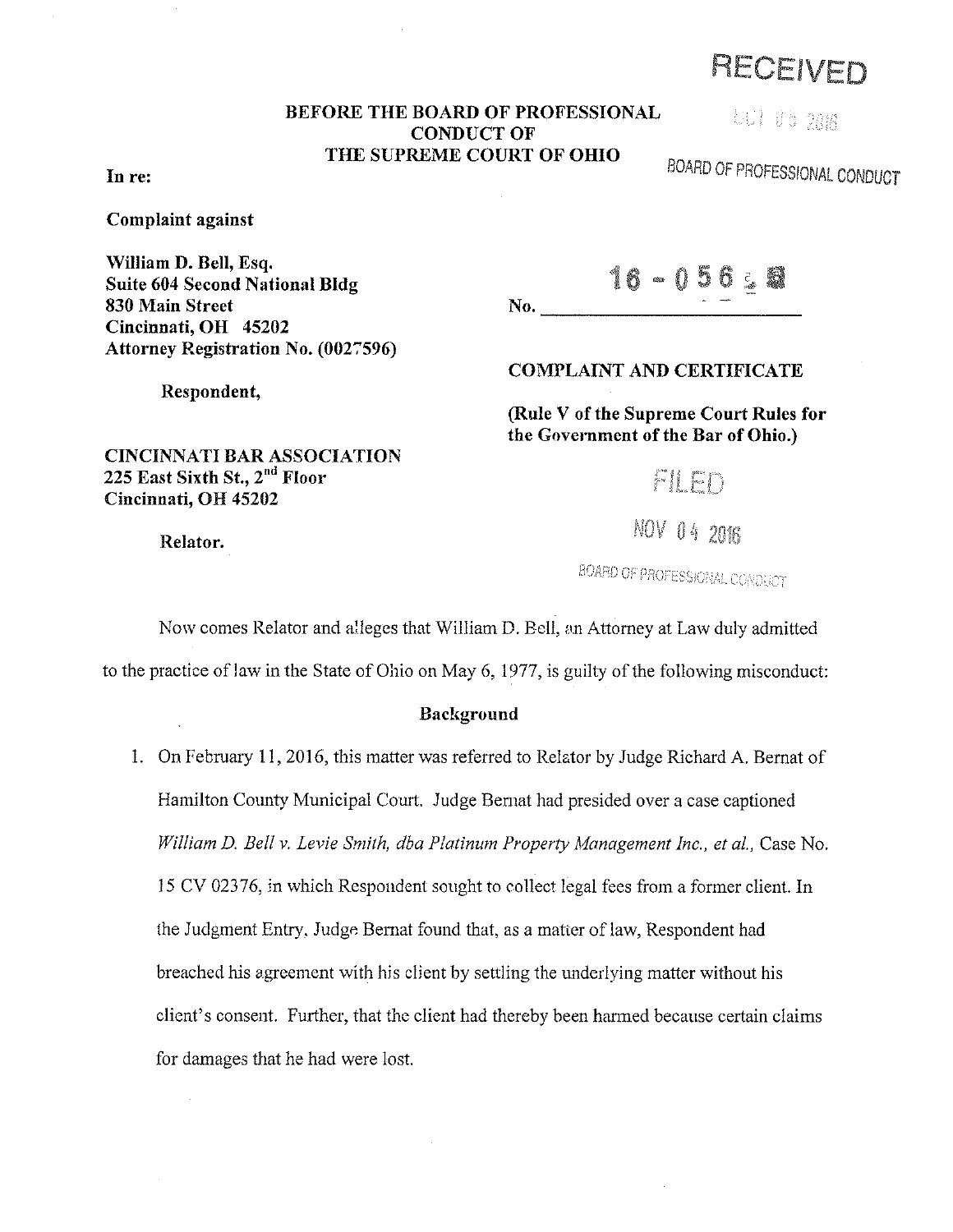#### **Count I**

- 2. Previously, Respondent represented Levie Smith, a landlord, in two eviction cases: *Levie*  W: *Smith v. Letitia Betton,* Case No. 13CV22296 and *Levie* W. *Smith v. Letitia Betton,*  Case No. 14CV09083 in Hamilton County Municipal Court. The first eviction case was based upon non-payment of rent. The second eviction case was based upon a separate lease violation. Both cases had a claim for possession of the property and for damages. The two cases were ultimately consolidated and assigned to Judge Cheryl Grant.
- 3. The eviction cases involved a tenant who had remained on the property for almost a yeat after the initial eviction complaint was filed. In order to remain in the property while the claims for possession were tried, the tenant was ordered to deposit her monthly rent into the court. However, in early June, 2014, the tenant moved out of the property, thereby resolving the possession claims.
- 4. The claims for damages were set for hearing before JnJge Grant on September 9, 2014. At a settlement conference in June, 2014, Respondent and counsel for the tenant discussed the possibility of settling the remaining claims for damages. Respondent asked his client, Mr. Smith, to compile a list of damages, which Mr. Smith provided. The list contained some property damage as well as past due rent.
- 5. Although Respondent had some questions about the list Mr. Smith provided, he never spoke to Mr. Smith about the list. Respondent knew that Mr. Smith had previously rejected a settlement offer from the tenant which included the tenant moving out and

2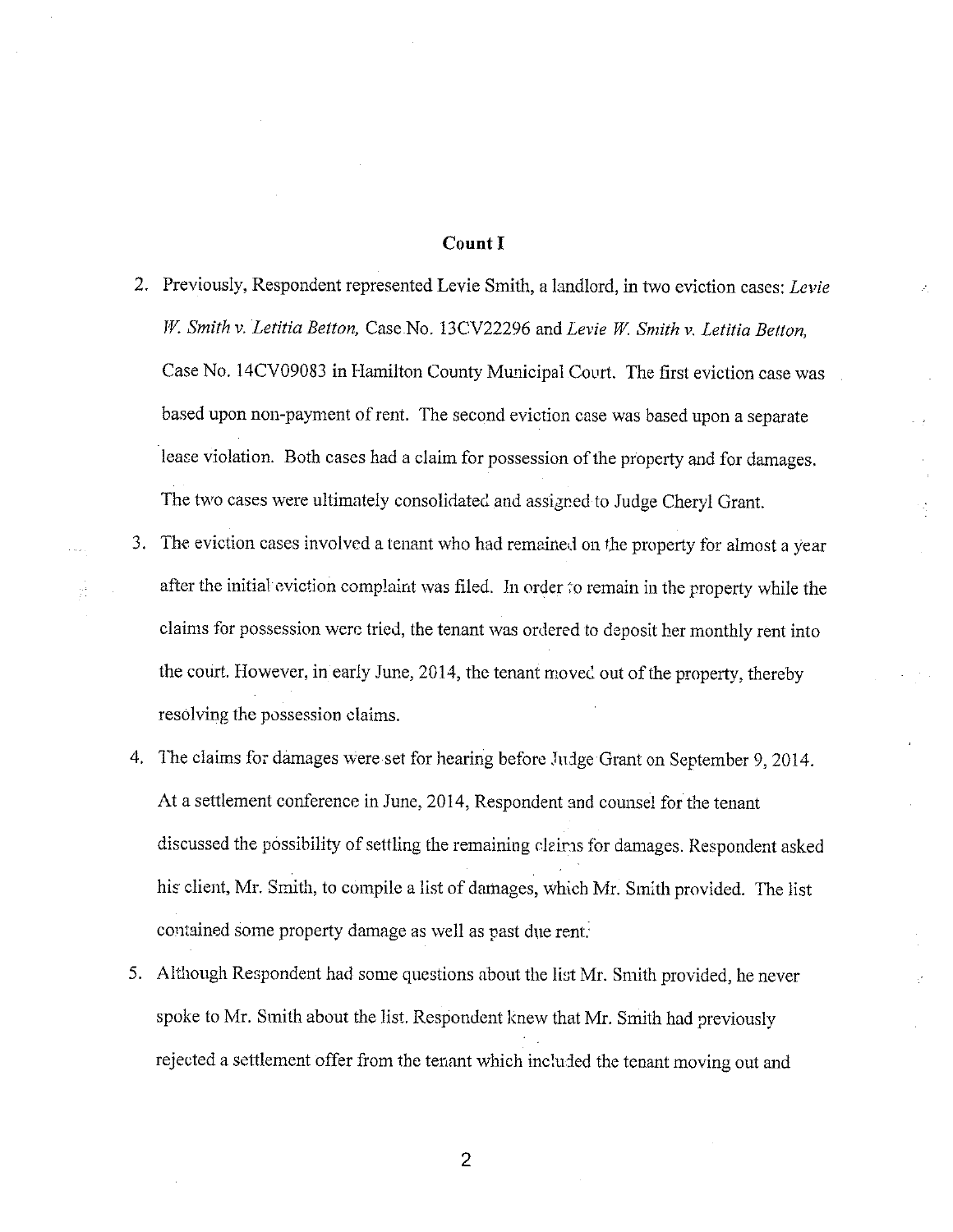receiving a refund of her security deposit. Mr. Smith told Respondent that the offer was not acceptable because the tenant owed money for damages, past due rent, and late fees.

- 6. Nevertheless, without Mr. Smith's knowledge or consent and with no further discussion, Respondent entered into a settlement on Mr. Smith's behalf. Mr. Smith was particularly aggrieved because the settlement allowed the tenant to receive some of the money she had escrowed with the court, even though she still owed Mr. Smith.
- 7. On August 26, 2014, Respondent signed and filed a dismissal entry for the consolidated eviction cases. Per that entry, the tenant received \$560.00 from the escrowed funds and Mr. Smith and Respondent jointly received the remaining \$2,507.00 from the escrowed funds.
- 8. Respondent went to Mr. Smith's home and sought Mr. Smith's endorsement to Respondent of the joint check for payment of his legal services. Mr. Smith refused to sign the check on the basis that he had not authorized the settlement.
- 9. On February 3, 2015, Respondent filed the aforementioned suit against Mr. Smith and his company in the Hamilton County Municipal Court.
- 10. By reason of the foregoing, Respondent has violated his oath of office and the Rules of Professional Conduct, specifically:
	- a. Rule  $1.2(a)$  by failing to abide by the client's decision concerning the objectives of the representation; and
	- b. Rule 1.4(a) by failing to promptly inform the client of any decision or circumstances in which the client's informed consent is required.

3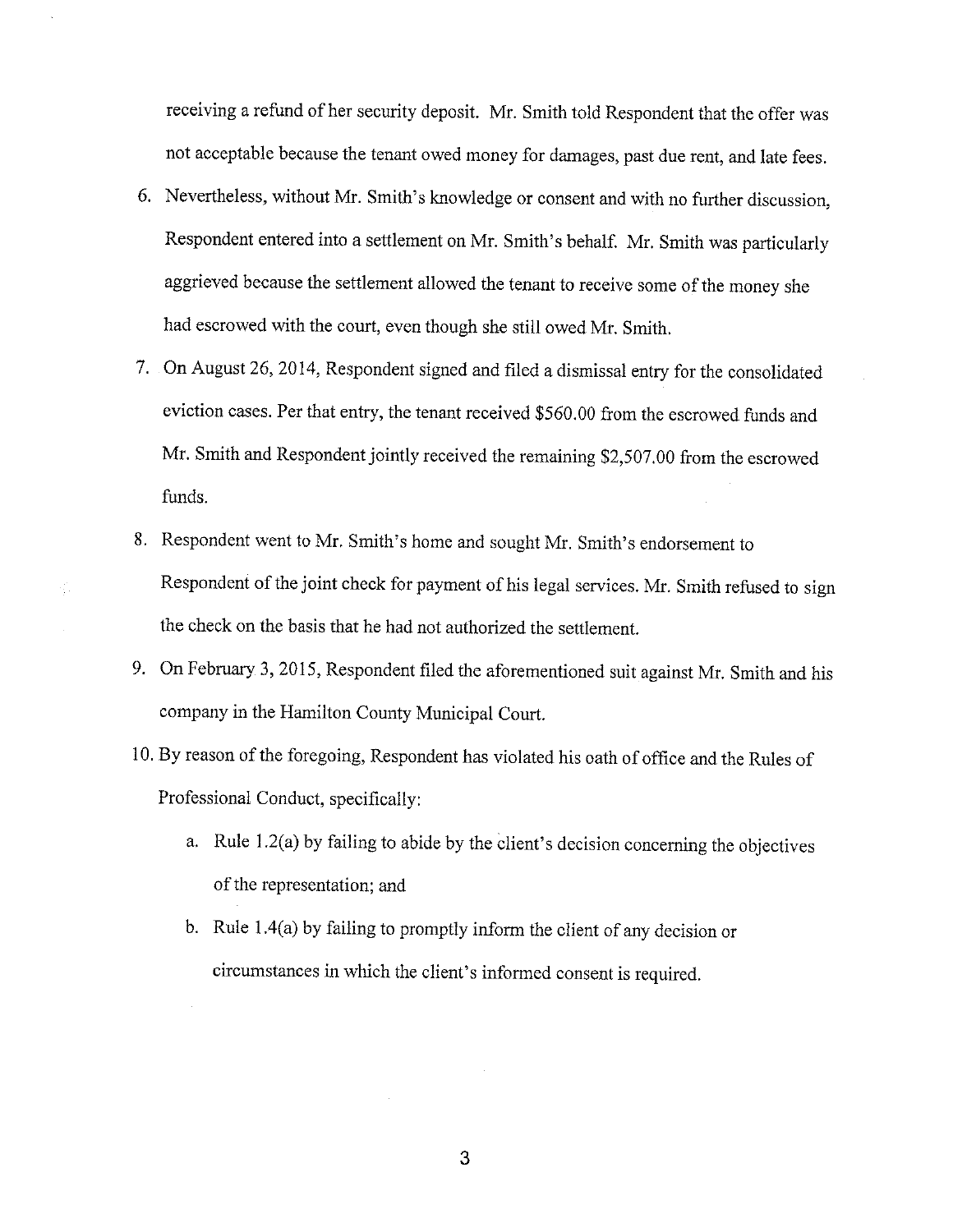## **Couut II**

- 11. Respondent has admitted that he did not have professional liability insurance during the time he represented Mr. Smith.
- 12. Respondent failed to inform Mr. Smith that he did not maintain professional liability insurance, and he failed to provide Mr. Smith with a written notice regarding his lack of professional liability insurance.
- 13. By reason of the foregoing, Respondent has violated his oath of office and the Rules of Professional Conduct, specifically:
	- a. Prof. Cond. R. l.4(c) by failing to notify his client of his lack of professional liability insurance.

 $\mathcal{A}^{\pm}$ 

 $\bar{z}$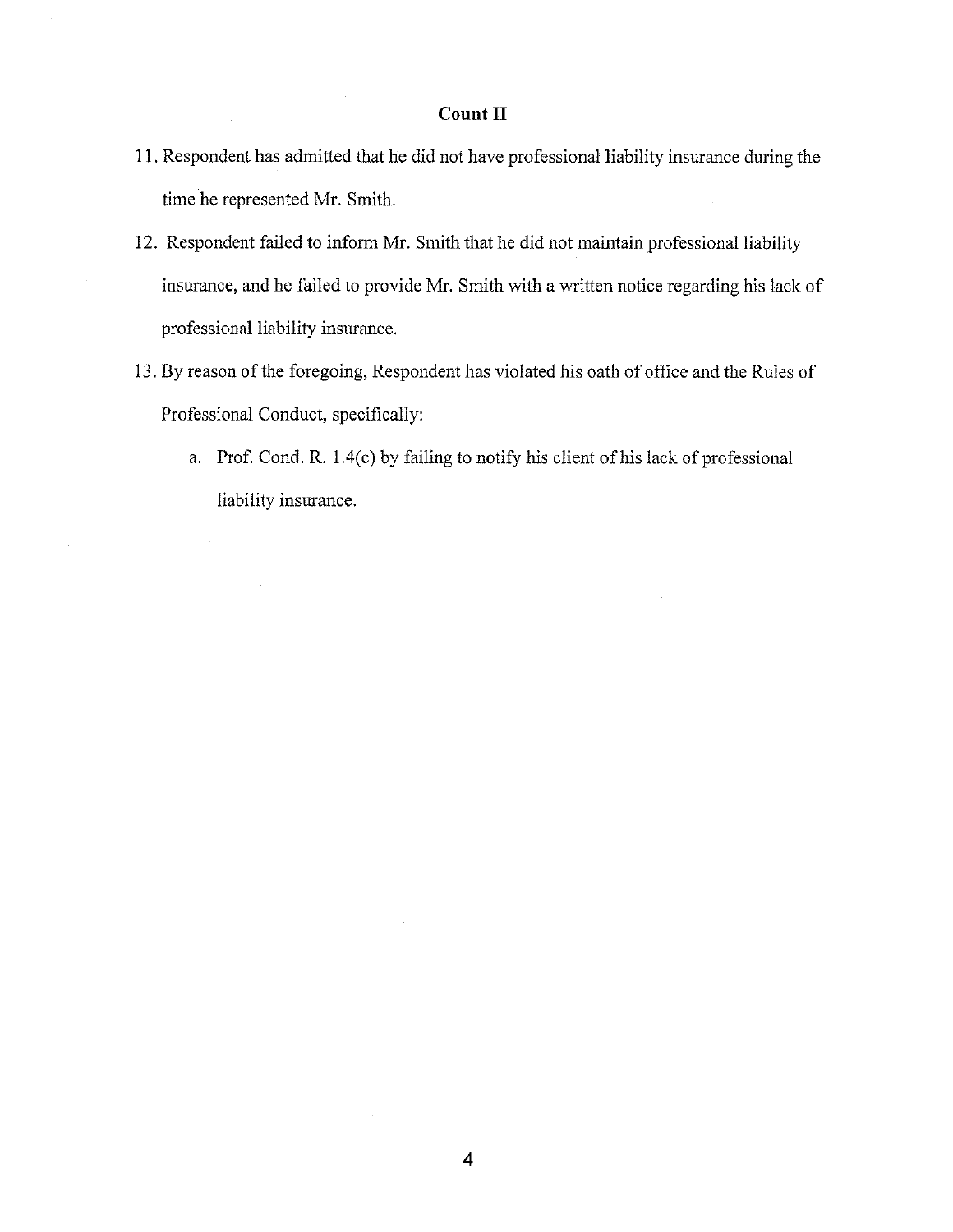WHEREFORE, Relator alleges the Respondent is chargeable with misconduct as an attorney at law, which misconduct has brought disrepute to the legal profession, and, by reason thereof, Relator requests that Respondent be disciplined pursuant to Rule V of the Rules for the Government of the Bar of Ohio.

Respectfully submitted,

CINCINNATI BAR ASSOCIATION

Carrie H. Dettmer Slye (#007) 382) 312 Walnut St., Suite 3200 Cincinnati, OH 45202 (513) 852-2626 cdettmerslye@bakerlaw.com

Nicholas A. Zin

Nicholas A. Zingarelli (#0079110)<br>810 Sycamore St., 3rd Floor<br>Cincinnati, OH 45202  $(513)$  381-2047 nick@zingarellilaw.com

 $\sum_{\mu\nu}$ 

Edwin W. Patterson III (#0019701) General Counsel Cincinnati Bar Association 225 E. Sixth St.,  $2<sup>nd</sup>$  Fl. Cincinnati, OH 45202 (513) 699-1403 ewpatterson@cincybar.org